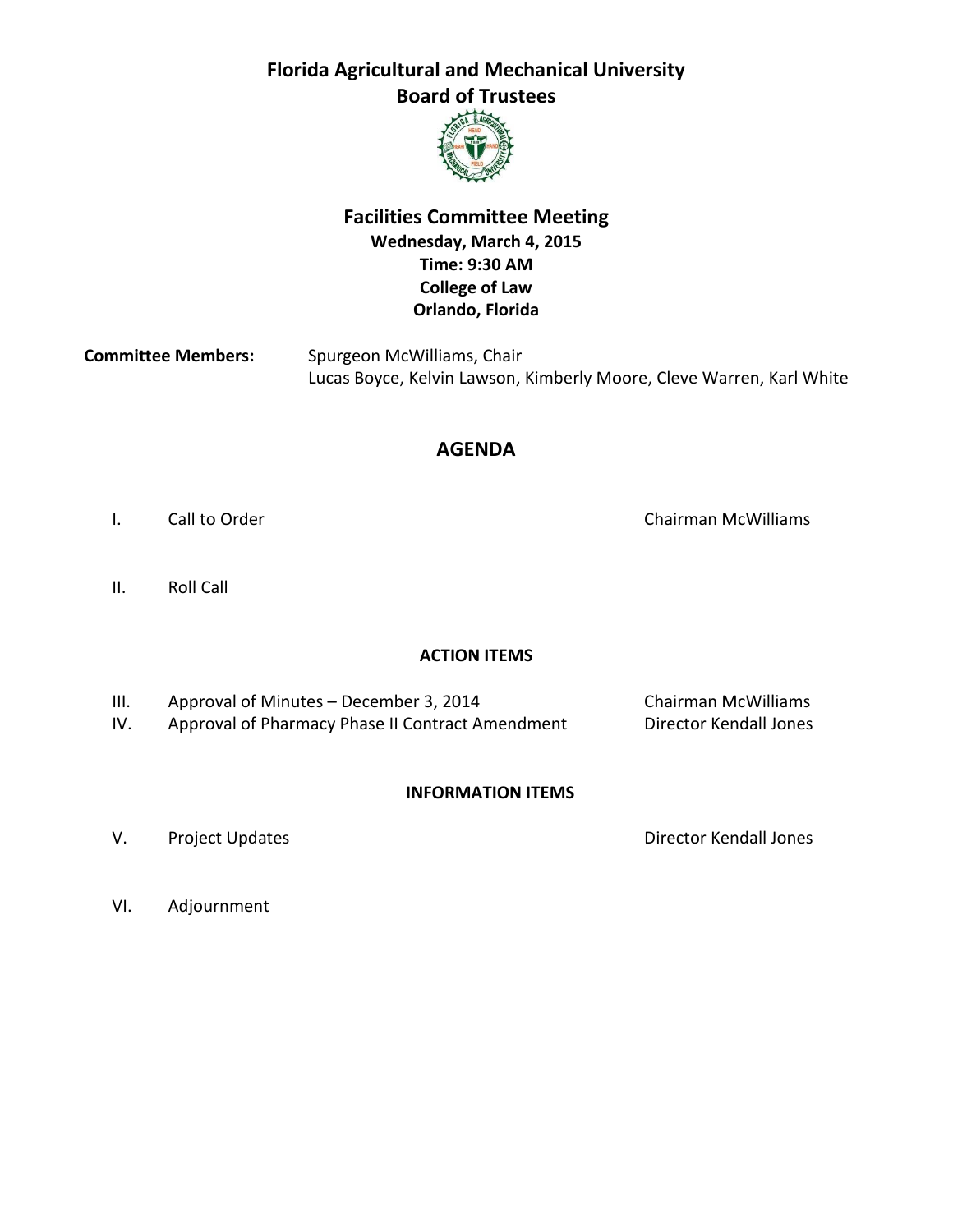

# **Facilities Planning Committee Minutes Trustee Spurgeon McWilliams, Chair**

### **Wednesday, December 3, 2014**

**Committee Members Present**: Trustee Spurgeon McWilliams (Chair); Trustee Lucas Boyce; Trustee Kelvin Lawson; Trustee Cleve Warren; and Trustee Karl White.

**Others Attending:** President Elmira Mangum; Chairman Soloman Badger; Trustee Torey Alston; Trustee Tonnette Graham; Trustee Marjorie Turnbull; Interim Provost Rodner Wright; Vice President William Hudson; Vice President Dale Cassidy; Interim Vice President Richard Givens; Vice President Thomas Haynes; General Counsel Avery McKnight; Attorney Linda Barge-Miles; Attorney David Self; Attorney Shira Thomas; Attorney Iris Elijah; Athletic Director Kellen Winslow; and Interim Vice President Michael James.

Chairman McWilliams called the meeting to order at 9:45 a.m. and Darlene W. Garcia was recognized to call the roll. A quorum was present.

#### **Action Items**

#### **Approval of Minutes – September 10, 2014**

Chairman McWilliams asked for approval of the minutes for September 10, 2014. Trustee Lawson moved to approve the minutes and the motion was seconded by Trustee White. The motion carried.

#### **Adoption of Campus Development Agreement with the City of Tallahassee**

Chairman McWilliams recognized Interim Associate Vice President Kendall Jones to present this action item. Vice President Jones began by stating that Facilities Planning & Construction has been working with the Board of Trustees, University leadership, faculty, staff, students, and other stakeholders to develop the 2010-2020 Campus Master Plan Update for the main campus, Viticulture, Quincy, and Crestview. Research, data collection, input sessions, and presentations have been conducted as part of the master planning process. The findings, outcomes, and comments received as part of the efforts above are reflected within the final document.

To implement the Campus Master Plan the University is required to enter into a Campus Development Agreement with the host local government. On March 13, 2013 the 2010-2020 Florida A&M University Campus Master Plan Update was presented to the City of Tallahassee Commission whereupon the University and city staff initiated preparation of the Campus Development Agreement. Therefore, we request that the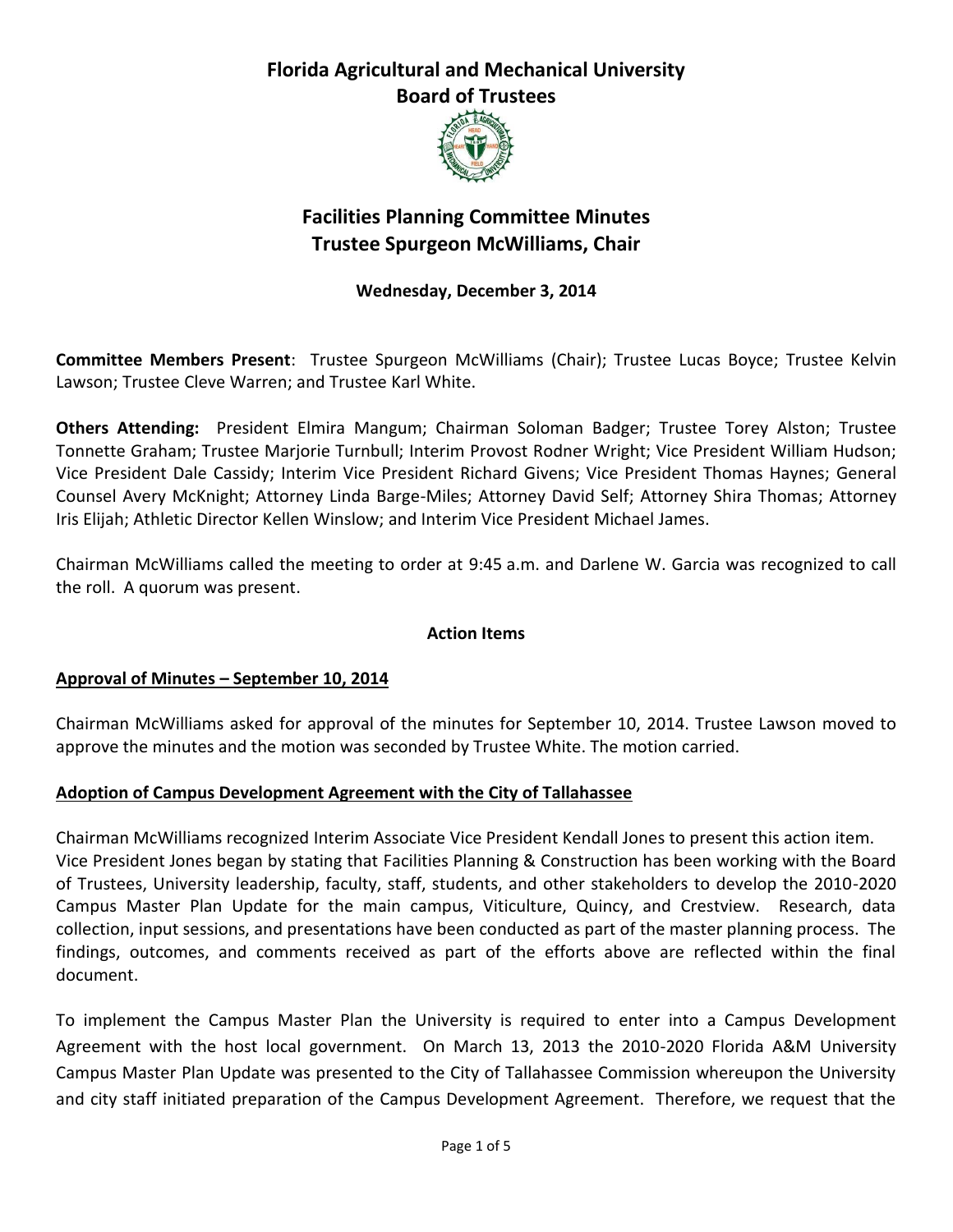

Facilities Planning and Construction Committee recommend that the Florida A&M University 2010-2020 Campus Development Agreement be advanced to the Board of Trustee's for their consideration for adoption in accordance with 1013.30 F.S.

Mr. Jones recommended that the Board approve the Adoption of Campus Development Agreement with the City of Tallahassee.

Chairman McWilliams asked for the approval of the Adoption of Campus Development Agreement with the City of Tallahassee. Trustee Warren moved to approve the Adoption of Campus Development Agreement with the City of Tallahassee and the motion was seconded by Trustee White. The motion carried.

#### **Questions/comments associated with this item:**

| <b>Adoption of Campus</b>    | Why is it going to December 2015? (White) We are in the process of |
|------------------------------|--------------------------------------------------------------------|
| <b>Development Agreement</b> | updating the Master Plan. (Mr. Jones)                              |

### **Information Items**

#### **Project Updates**

Chairman McWilliams asked Mr. Jones to precede with the project updates. Mr. Kendall Jones provided information updates on four projects.

#### **FAMU Village (800 Bed Dormitory)**

The project has been completed and the Facilities Project Team is in the process of closing out the project account. The contractor will cover the expenses associated with the delay in completing the sixth floor in the amount of \$142,552.

#### **Questions/comments associated with this item:**

| <b>FAMU Village</b> | Have all the concerns we had previously been resolved? (Chair) We still<br>have some warranty issues with elevators, but they are being worked out<br>and we had some concerns with leaks (common with new construction)<br>that have been taken care of. (Mr. Jones) |
|---------------------|-----------------------------------------------------------------------------------------------------------------------------------------------------------------------------------------------------------------------------------------------------------------------|
|                     | I did a walk through and everything looks good. Was there any<br>compensation for the delay of the 6 <sup>th</sup> floor? (Lawson) Yes. (Mr. Jones)                                                                                                                   |
|                     | Did the accommodations make us whole? (White) Yes. (Mr. Jones)                                                                                                                                                                                                        |
|                     | \$142K was paid to us per the contract? (Warren) The project itself was<br>\$122,788 and then approximately \$19K for furniture. The contractor<br>compensated us for the \$19K. (Mr. Jones)                                                                          |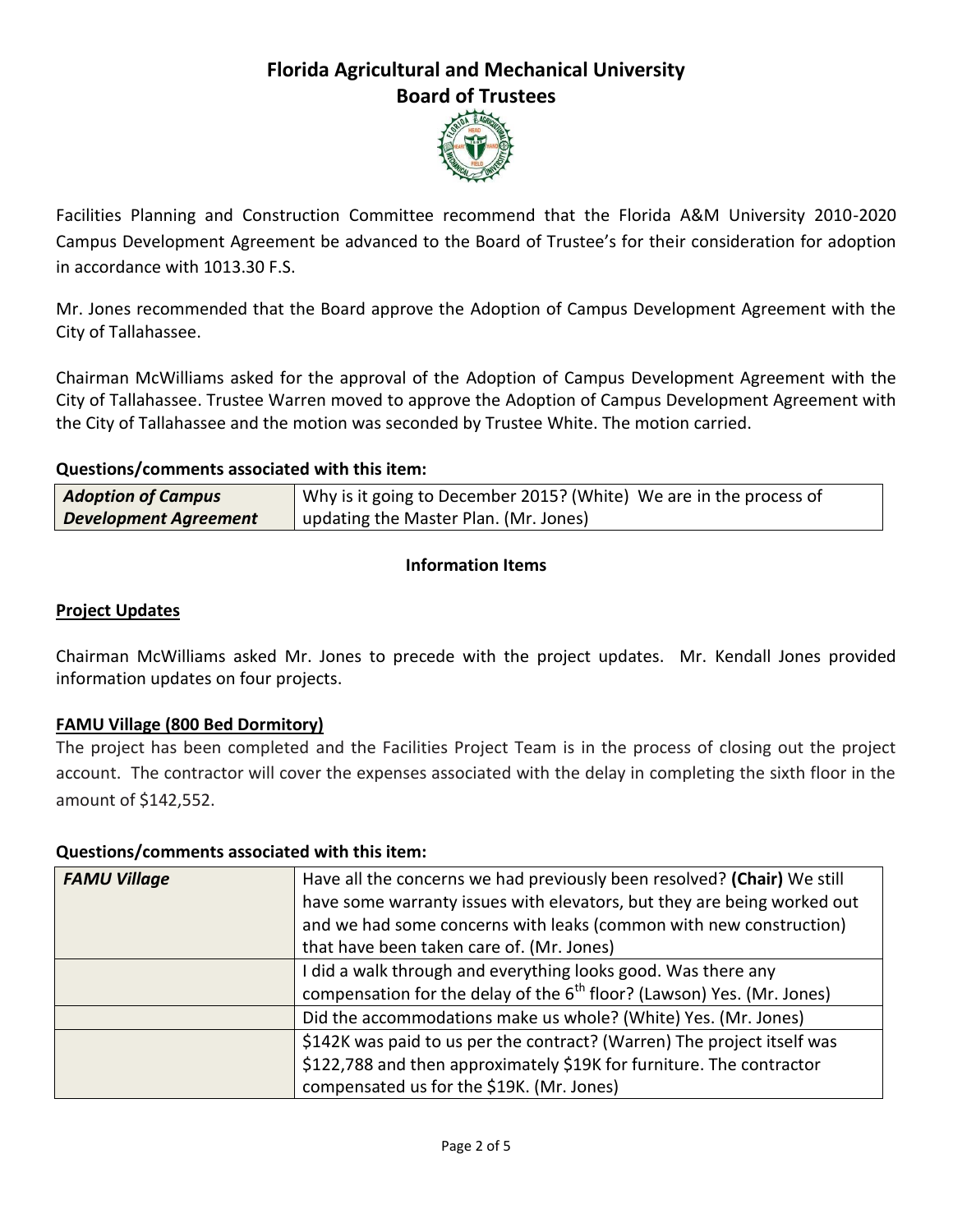

#### **Pharmacy Building - Phase II**

The foundation and vertical steel work has started. The Facilities Project Team is working with the architect, construction manager and Dean of Pharmacy in an effort to value engineer out certain elements of the building to get the project's Guaranteed Maximum Price (GMP) within budget. The GMP reflecting the additional \$10 million will be submitted to the Board of Trustees for approval.

#### **FAMU-FSU College of Engineering - Phase III**

The contract with the original architect of record is being executed, and the Project Team is working with FSU's staff to finalize the new scope of work for renovating the existing facilities.

#### **SGA Grand Ballroom & Student Union**

The Grand Ballroom renovation project started in October and will be substantially completed at the end of January 2015.

The Student Union renovation portion of the project is in the design stage. The drawings are about 90 percent completed. The project will be completed over several phases to accommodate the SGA staff during the renovation activity.

This finalized the presentation and discussion of projects.

#### **Master Plan Update**

The next information item was the Master Plan update and the Chair recognized Mr. Jones to discuss this item. Mr. Jones began by stating that the existing Master Plan covers the period of 2010-2020. The Facilities Planning and Instruction staff will start the process of updating the existing Master Plan to ensure that the Master Plan is consistent with the President's initiatives and current strategic plan for the University. This update process will focus on land acquisition, pedestrian walkways throughout the campus, landscape and beautification, security, and future building elements in accordance with 1013.30 (9) F.S.

Special efforts will be taken to ensure that collaboration occurs with all University constituents to include faculty, students, staff, administration, and community members as this document is updated.

In addition, the recommendations resulting from the Educational Plant Survey that is currently being conducted will be included in the updated Master Plan document and factored into the next Capital Improvement Plan (CIP) and Legislative Budget Request (LBR). The Board of Trustees will be updated as the Master Plan elements are updated.

#### **Questions/comments associated with this item:**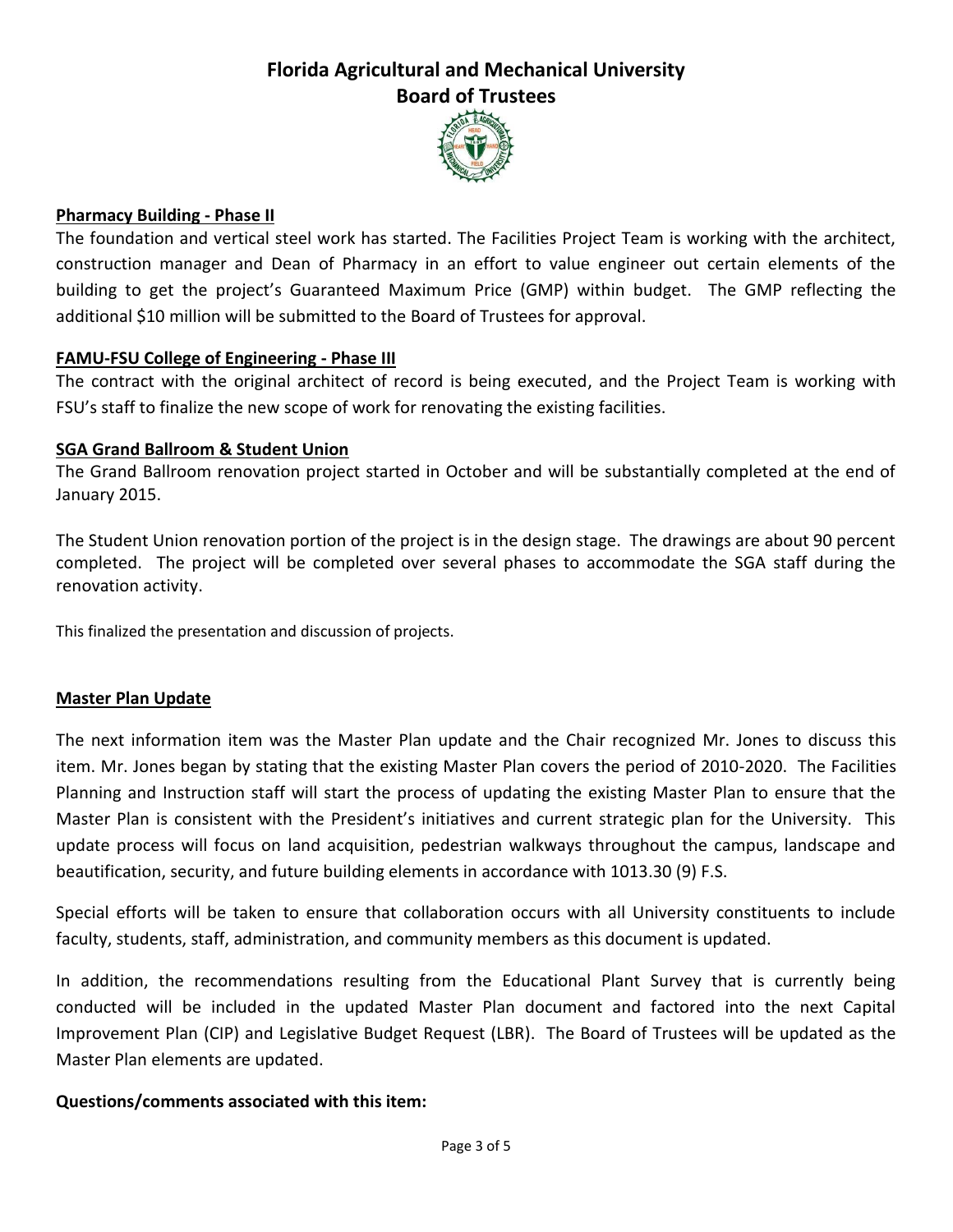

| <b>Master Plan</b> | When can we get the Athletics projects on the Master Plan? Can we rush<br>this? (Chairman Badger) We are in the process of conducting an<br>Educational Plant Survey which is in the validation stage currently. We<br>should have it back in February. That gives President Mangum time to lay<br>out her priorities. (Mr. Jones) |
|--------------------|------------------------------------------------------------------------------------------------------------------------------------------------------------------------------------------------------------------------------------------------------------------------------------------------------------------------------------|
|                    | Where are we with the upgrade to the Field House and does it make                                                                                                                                                                                                                                                                  |
|                    | sense? (Lawson) We are looking at 18 - 24 months. Yes, it makes sense to                                                                                                                                                                                                                                                           |
|                    | invest the Field House. (Mr. Jones)                                                                                                                                                                                                                                                                                                |
|                    | Need deadline to look at plans. Need to take a hard look at the budget. I                                                                                                                                                                                                                                                          |
|                    | did not know where the dollars were coming from. (Lawson) 3 weeks prior                                                                                                                                                                                                                                                            |
|                    | to break. (Chair) Dollars will come from Auxiliaries. (Mr. Jones)                                                                                                                                                                                                                                                                  |
|                    | Are there any limitations on the State dollars? Where will the dollars come                                                                                                                                                                                                                                                        |
|                    | from? (Turnbull) Dollars will come from Auxiliaries. (Mr. Jones)                                                                                                                                                                                                                                                                   |
|                    | Priority for the program would be the Weight Room Extension (5000-6000                                                                                                                                                                                                                                                             |
|                    | sq. ft. with 20 racks. Looking into cost currently, but we estimate                                                                                                                                                                                                                                                                |
|                    | approximately \$1.5m (AD Winslow)                                                                                                                                                                                                                                                                                                  |
|                    | Need dollar figure for Stadium Field House over next 3 weeks. (Chair)                                                                                                                                                                                                                                                              |
|                    | Would it be possible for staff to provide pictures of current and vision?                                                                                                                                                                                                                                                          |
|                    | (Boyce)                                                                                                                                                                                                                                                                                                                            |

#### **Recreation Center Chiller Replacement Project**

The last information item was the Recreation Center Chiller Replacement Project and the Chair recognized Mr. Jones to discuss this item. Mr. Jones began by stating that due to the premature failure of the Recreational Center's HVAC chiller, the Student Government Association in conjunction with the President has agreed to utilize \$150,000 of the CITF funding that was appropriated by the Legislature for the Student Union Renovation Project to fund the cost of this capital renewal effort. As a result, the Student Union Project will be reduced by \$150,000.

#### **Questions/comments associated with this item:**

|                            | Do we have any recourse? (White) We are outside of the warrant period. |
|----------------------------|------------------------------------------------------------------------|
| <b>Chiller Replacement</b> | (Mr. Jones)                                                            |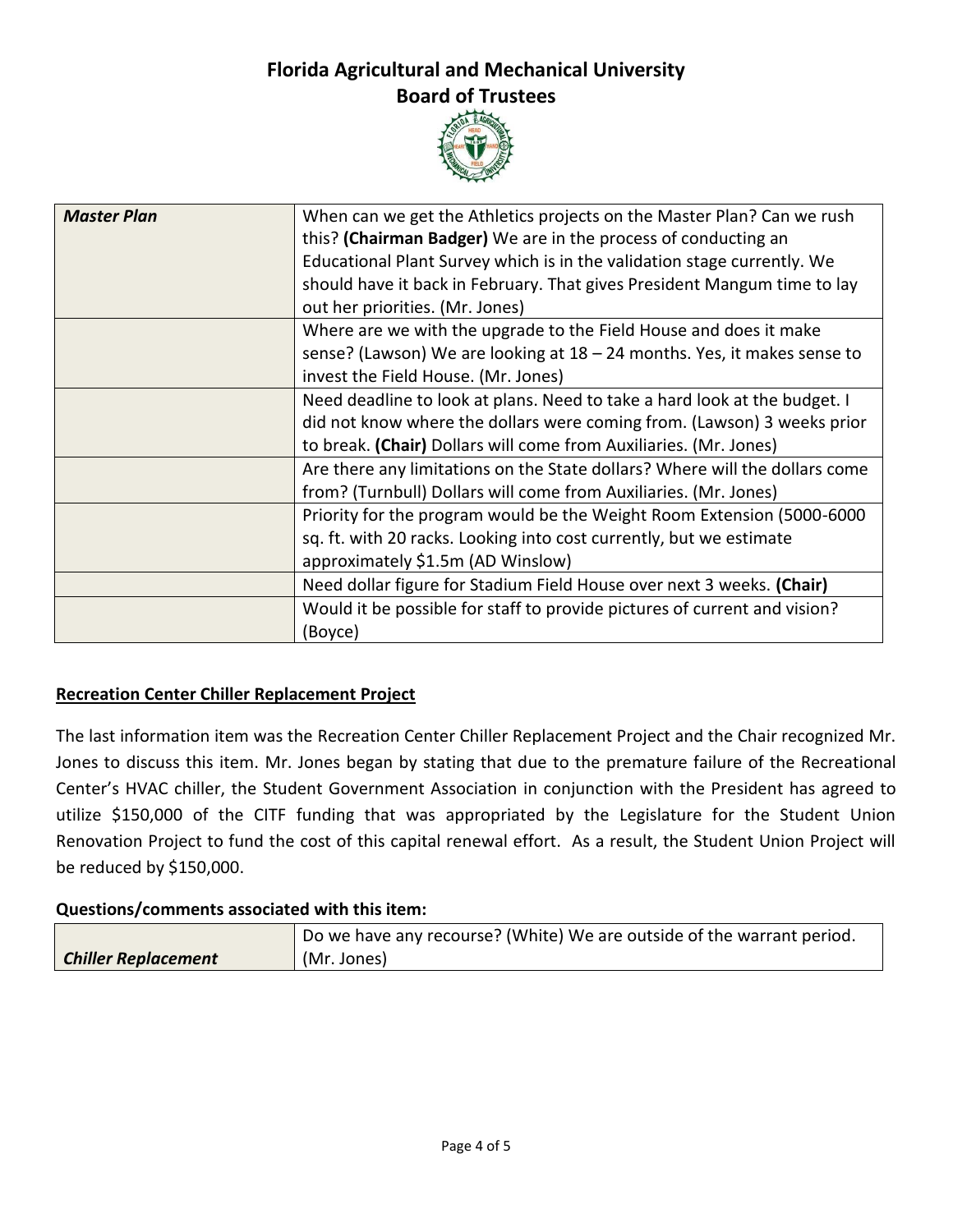

Trustee McWilliams asked if there was any further business. There was no further business. The Committee adjourned at 10:28 a.m.

Respectfully submitted,

Spurgeon McWilliams Committee Chairman

Transcribed by: Darlene W. Garcia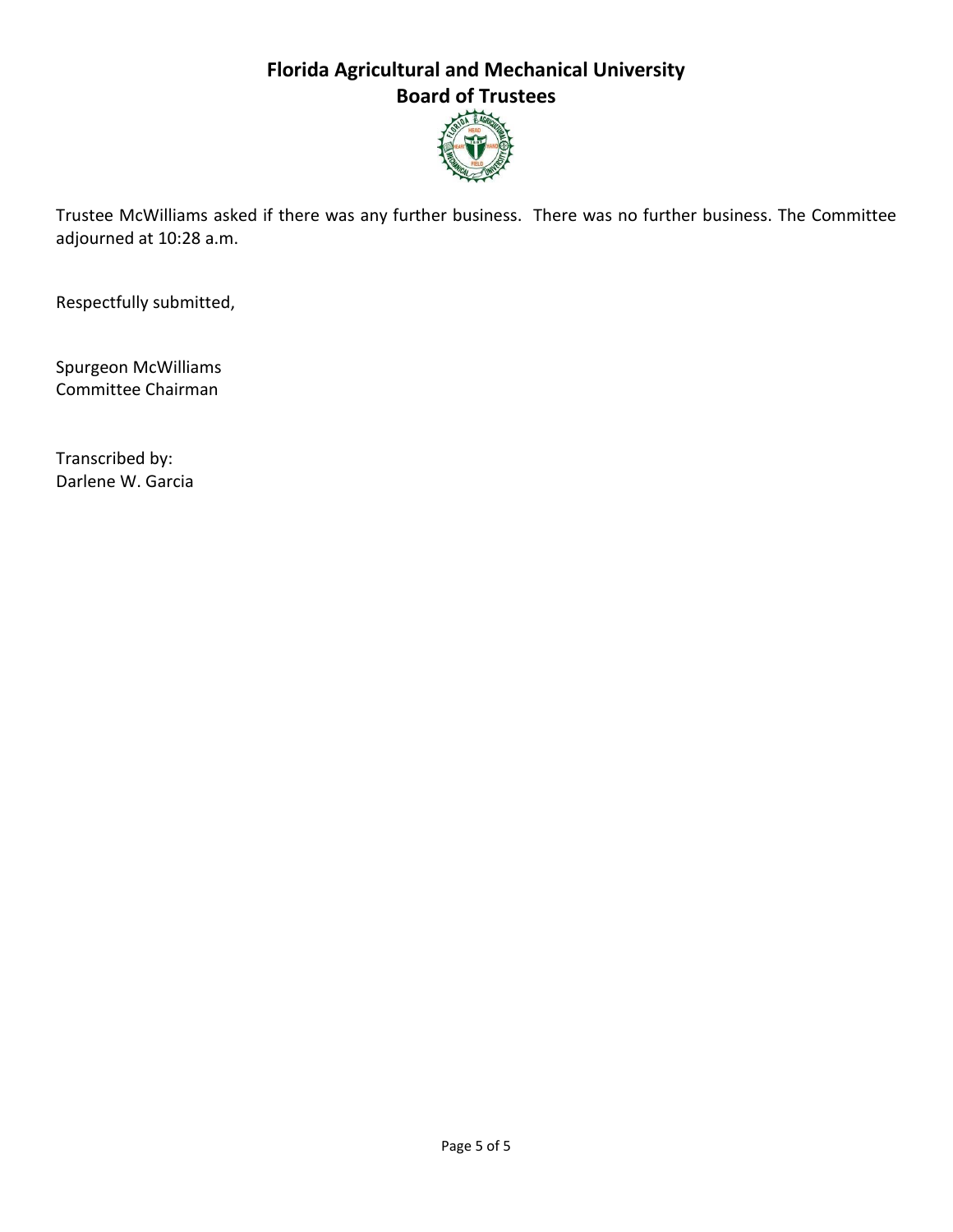

## **Facilities Committee Date: March 4, 2015 Agenda Item:** IV

| <b>Item Origination and Authorization</b> |                        |                          |              |  |
|-------------------------------------------|------------------------|--------------------------|--------------|--|
| Policy                                    | Award of Bid           | <b>Budget Amendment</b>  | Change Order |  |
| Resolution                                | Contract X             | Grant                    | Other        |  |
|                                           |                        |                          |              |  |
| <b>Action of Board</b>                    |                        |                          |              |  |
| Approved                                  | Approved w/ Conditions | Continued<br>Disapproved | Withdrawn    |  |

#### **Subject: Request for Approval of Contract Amendment #4 for Pharmacy Phase II Project**

**Rationale:** Initial funding of \$1,071,000 in 2003-2004, was to initiate the design of the Pharmacy Phase II five story building Project. Funding in the amount of \$2,000,000 was appropriated in 2008-2009, \$23,000,000 was appropriated in 2010-2011, to complete the design and initiate construction for off-site work, early site work, and vertical construction. The University received additional funding in the amount of \$10,000,000 from the legislature in 2014-2015 for vertical construction. The Construction Manager for the project is Skanska USA.

This Contract Amendment #4 is to add \$9,027,702 to the Construction Manager's existing contract of \$23,001,842.

The following Contract Amendments and Change Orders have been previously approved:

- Original Contract \$189,093 for preconstruction work;
- Amendment  $#1 $1,493,485$  for offsite work;
- Amendment  $#2 $1,134,872$  for early site work;
- Amendment #3 \$20,000,000 for vertical construction work;
- Change Order  $\#$  1 Revised the scope of work to the off-site parking, retention pond, and Substantial Completion Date, at no cost;
- Change Order #2 Revised the Substantial Completion Date for the off-site parking and retention pond, at no cost;
- Change Order #3 Increased the GMP by \$184,392 for retaining wall modifications, storm water system modifications, fire line modifications, installation of a counterpoise electrical duct bank, removal of unsuitable soils, and increased general conditions;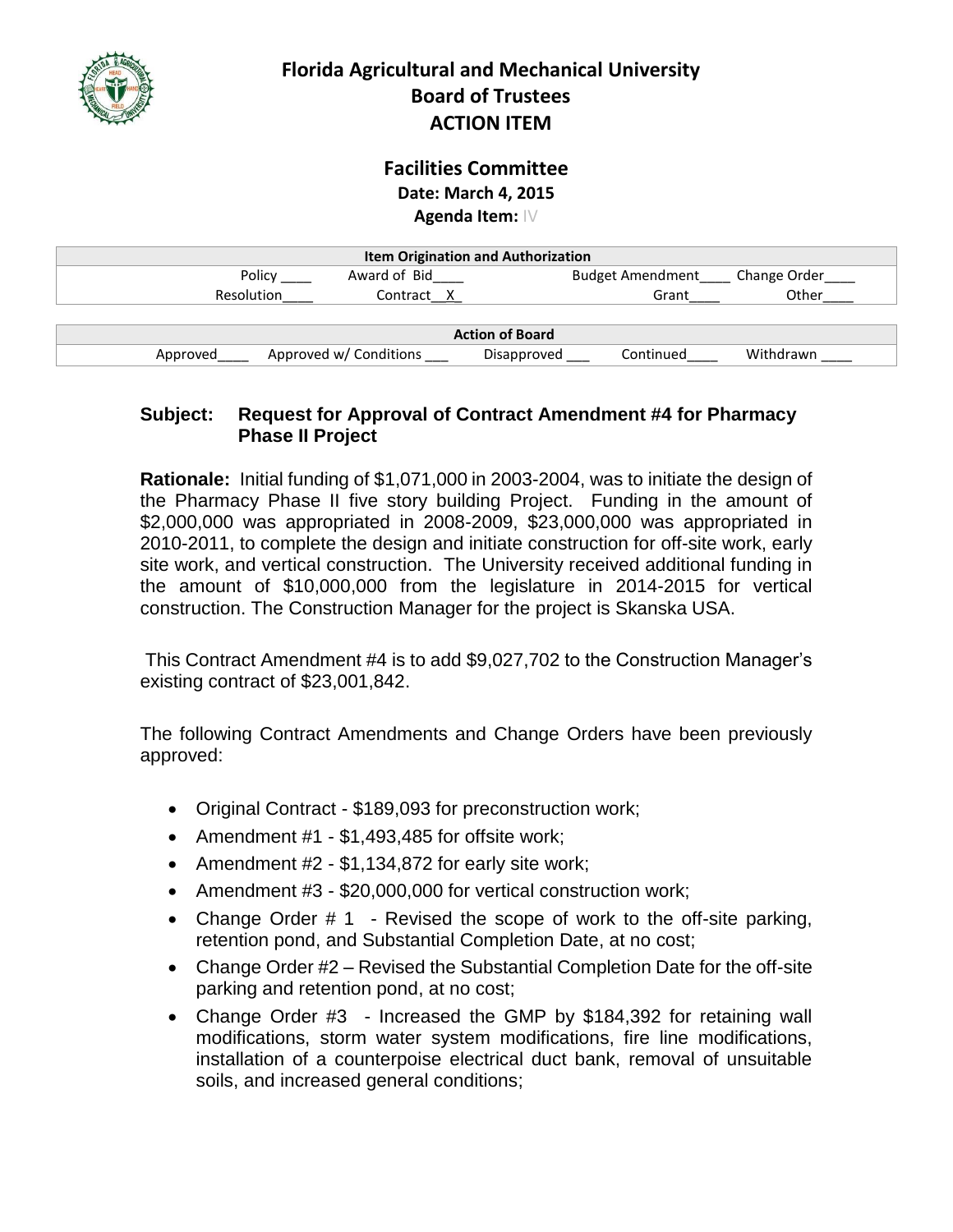

- Change Order #4 Was a deduction of \$500,000 from the Construction Manager's Contract so the University, rather than the Contractor, could make purchases of construction materials and thus realize savings in unpaid sales taxes;
- Change Order #5 Realigned ongoing construction activities at no additional costs to accommodate, long lead items, general conditions, and associated revisions required by structural engineer of record;
- Change Order #6 Added a secondary 15KVA electrical power feed to the northeast portion of the campus in case the primary power feed should fail for a total cost of \$106,550.

The University's Construction and Facilities Management staff and the architect/engineering firm for the project have reviewed Contract Amendment #4 and concur with its justification and cost. This Contract Amendment #4, if approved, will result in a revised contract amount of \$32,029,544 for the Construction Manager.

**Attachments:** Guaranteed Maximum Price (GMP) Project Scope Summary

**Recommendation:** That the BOT approves Contract Amendment #4, for the Pharmacy Phase II project, which increases the existing agreement of \$23,001,842 by \$9,027,702 to the new amount not to exceed \$32,029,544.